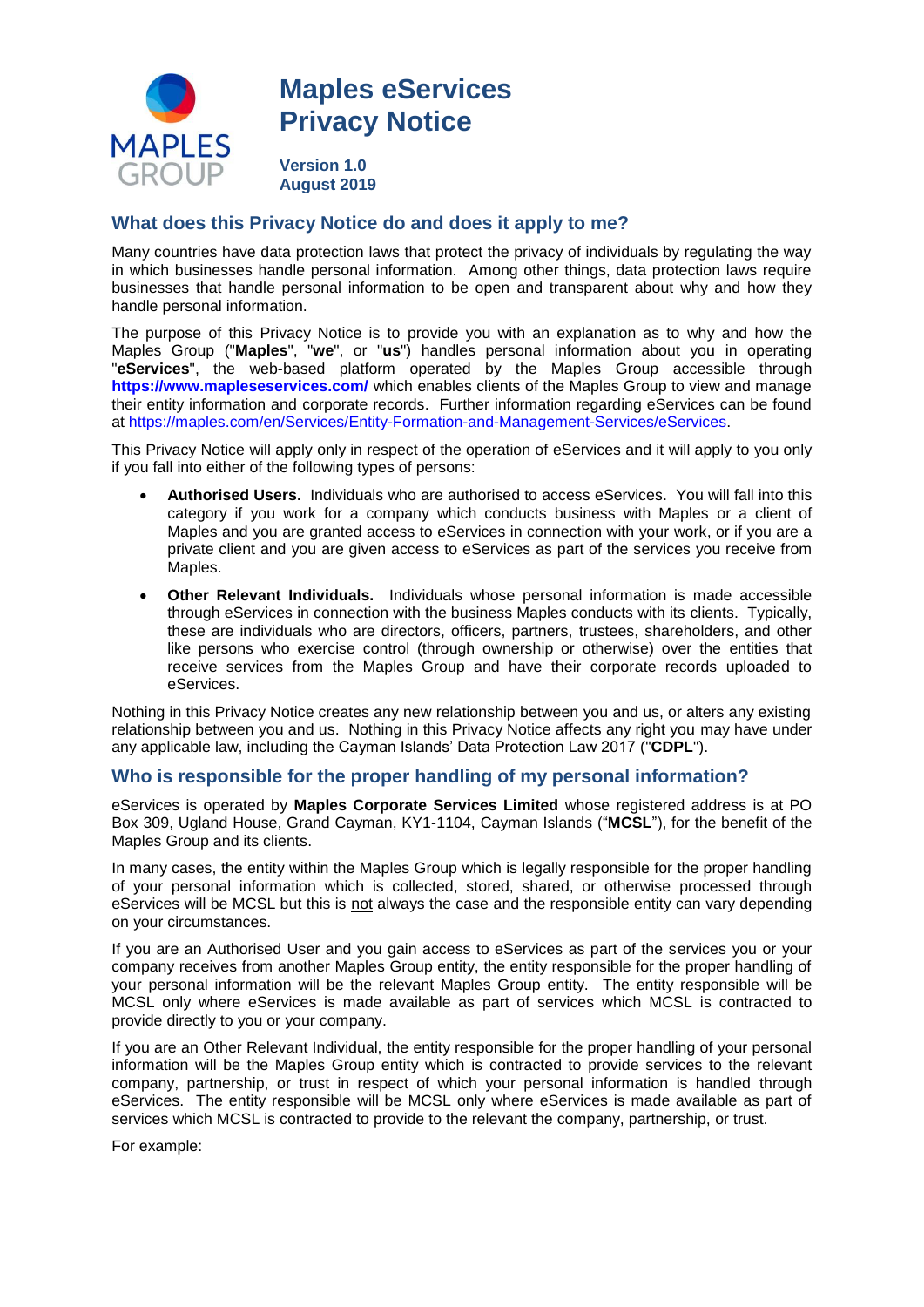- You work as a company secretary for a corporation which has several affiliates based in the Cayman Islands. These affiliates have contracted with MCSL to receive registered office services, and eServices is included in the services. You are granted access to eServicse so you can access the corporate records of these affiliates. In this case, you are an Authorised User and the entity responsible for the proper handling of your personal information will be MCSL.
- You are a director of an Irish corporation which has contracted with Maples Fiduciary Services (Ireland) Limited to receive company secretarial services, and eServices is included in the services. Your personal information forms part of the corporate records of this Irish corporation which is held on and can be accessed via eServices. In this case, you are an Other Relevant Individual and the responsible entity will be Maples Fiduciary Services (Ireland) Limited.

If you are not sure which particular Maples Group entity is the responsible entity, please reach out to your usual Maples Group contact.

## **What sort of personal information about me does Maples collect?**

The types of personal information which we collect in connection with the operation of eServices will vary depending on a number of factors, including your personal circumstances, the nature of your relationship with us, and the context in which eServices is used to handle your personal information.

As such, it is not possible to precisely describe the personal information we collect but the personal information we obtain through eServices can be grouped into the following categories:

- **Contact Details.** Your contact details such as title, name, postal address, email address, and phone number.
- **Log-in Details.** Information you use to log into eServices.
- **Access Log.** Information concerning your access to and use of eServices.
- **Service Records.** Information about you which we obtain from our clients to provide incorporation service, registered office service, registered agent service, and other similar services to our clients. Service Records often take the form of corporate records such as structure charts, registers of shareholders, registers of directors/officers/managers, minutes of board meetings, board resolutions, and so on.

Where we have control over the personal information we collect, we will collect your personal information only where we are legally permitted to do so, and only to the extent it is appropriate and necessary for one or more of the purposes described below.

Please note that most of the time, it is for our clients who use our services to decide whether or not your personal information will be included in Services Records and consequently, we don't fully control the extent to which your personal information is uploaded to eServices.

#### **Why does Maples collect my personal information and what are the legal justifications?**

We handle your personal information for one or more of the following purposes:

- **Service Delivery**. To operate and maintain eServices, and facilitate the services we provide to our clients using eServices.
- **Service Development**. To improve the services we provide and devise new services, and in particular, to improve the security and usability of eServices.
- **Client Relationship Management.** To manage, maintain, and develop our relationship with our clients who use eServices.
- **Business Administration.** To facilitate the effective management and administration of our business, including in relation to matters such as analysis and forecast of demand for eServices, enforcement of the terms of use that apply to eServices, and monitoring the access to and detecting/preventing unauthorised access to eServices.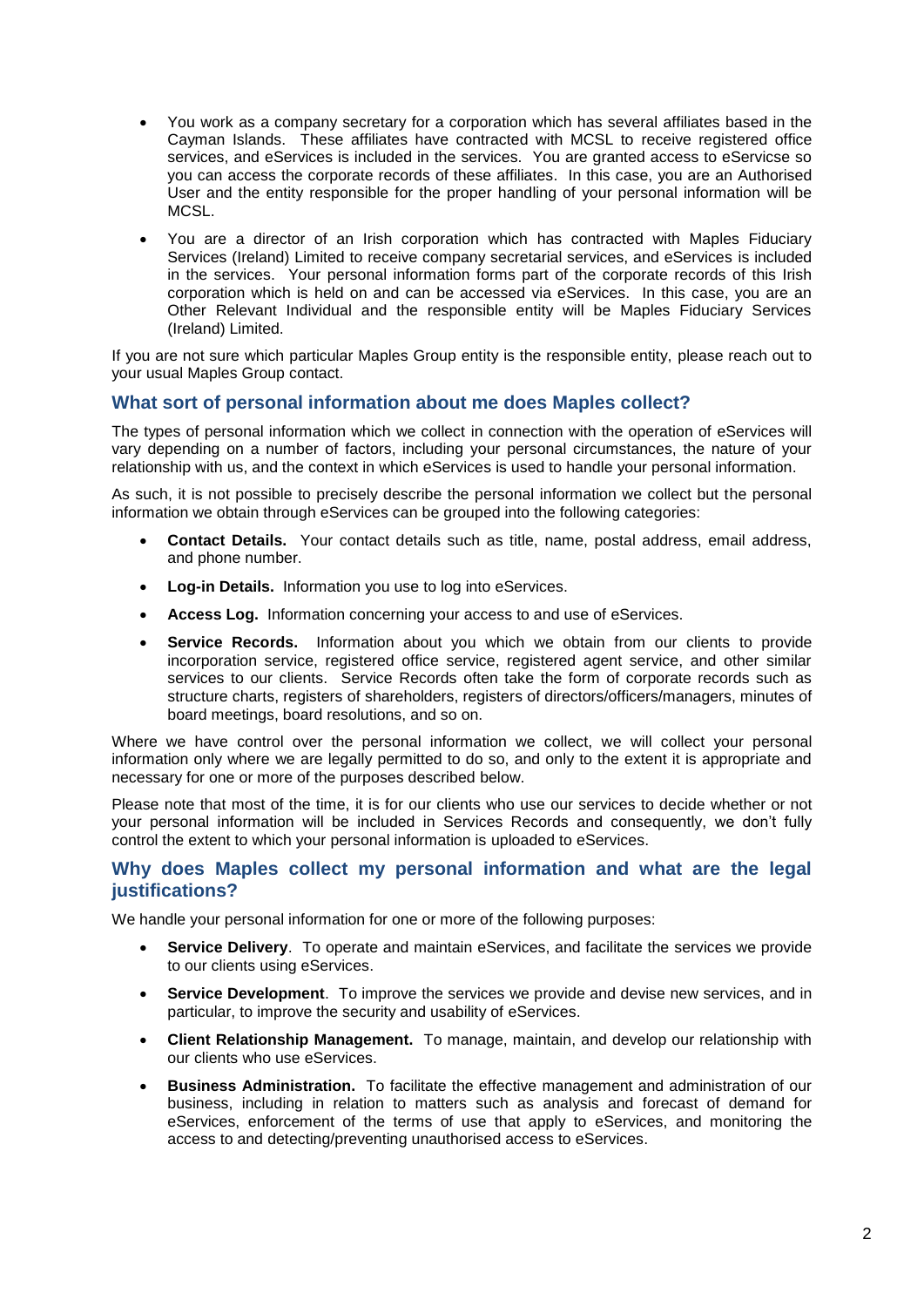**Legal and Regulatory Compliance.** To ensure our compliance with all relevant legal and regulatory requirements, including, without limitation, legal requirements relating to money laundering, bribery and corruption, tax evasion, sanctions / embargoes, and export control.

In handling personal information for the aforementioned purposes, we rely on the following legal justifications:

- **Contractual Necessity.** We need to handle your personal information in order to discharge the contractual obligations we owe to you. This will be the case only where you are a private client who has directly contracted with us to receive services from us, and we handle your personal information for the purpose of Service Delivery. Where CDPL is applicable, this justification will correspond to paragraph 2, Schedule 2 of CDPL, and where GDPR is applicable, this justification will correspond to Article 6(1)(b) of GDPR.
- **Legitimate Business Interest.** We need to handle your personal information in order to meet our own requirement to operate, manage, and develop our business. This is typically the case where we handle your personal information for the purposes of Service Delivery with respect to services we provide to our corporate/institutional clients, and also for the purposes of Service Development, Client Relationship Management, and Business Administration. Where CDPL is applicable, this justification will correspond to paragraph 6, Schedule 2 of CDPL, and where GDPR is applicable, this justification will correspond to Article 6(1)(f) of GDPR.
- **Legal and Regulatory Requirement.** We need to handle your personal information for the purpose of Legal and Regulatory Compliance. Where CDPL is applicable, this justification will correspond to paragraph 3, Schedule 2 of CDPL, and where GDPR is applicable, this justification will correspond to Article 6(1)(c) of GDPR.

#### **How does Maples obtain my personal information?**

If you are an Authorised User, we collect your personal information directly from you, or indirectly from the company you work for. If you are an Other Relevant Individual, we collect your personal information from our clients who use eServices.

## **Do I have to allow Maples to collect my personal information?**

Where Maples collects your personal information because you are an Authorised User, the provision of your personal information is not mandatory but if you refuse to provide your personal information (especially your Contact Details and Log-in Details), we may be unable to grant you access to eServices and this may in turn restrict or inhibit our ability to provide services.

Please note that if you are an Other Relevant Individual, in most cases neither you nor us will have any control over your personal information that gets uploaded to eServices. This is because most of the time it is for our clients who use eServices to decide whether or not your personal information will be included in corporate records which will be uploaded to eServices.

## **Does Maples use my personal information for marketing purposes?**

No. We will not use any of the personal information we obtain through eServices for any marketing purpose.

## **Does Maples share my personal information with others?**

We will share your information with others only if and to the extent it is appropriate and necessary to do so for one or more of the purposes outlined above. Whenever we share your personal information, whether internally or externally, we will ensure that such sharing is kept to the minimum necessary.

The extent to which we share your personal information will vary depending on your circumstances and relationship with us, but your personal information will be shared with one or more of the following categories of recipients:

- Our clients who are authorised to access eServices in connection with the services they receive from us (this could be your employer).
- Those who provide maintenance and support services that underpin eServices, for example data centre operators, IT service providers, administrative support service providers, information security consultants, etc. Access to your personal information such parties have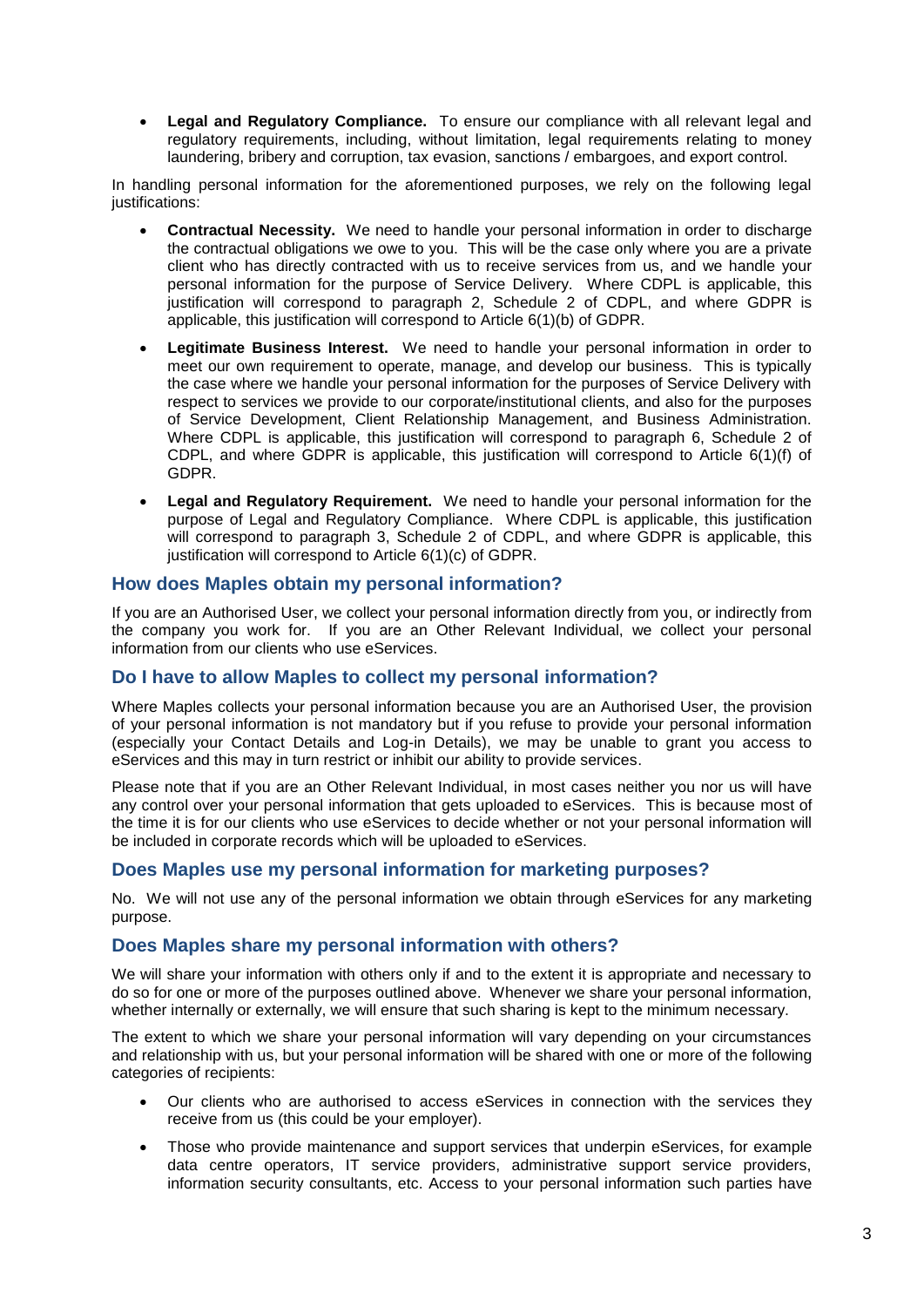tends to be limited since they won't be granted access to Service Records held within eServices save in exceptional circumstances.

 Government departments and agencies, police, regulators, courts, tribunals, and other like authorities with whom we are legally obliged to share your personal information, or with whom we decide to cooperate voluntarily (but only to the extent we are legally permitted to do so).

Important Note: Please note that where we share your personal information with the authorities, we may, depending on the circumstances, be forbidden from advising you of the fact that your personal information was disclosed to or requested by the authorities (e.g. when doing so is illegal or might prejudice an on-going investigation).

#### **Where does Maples store my personal information?**

eServices is hosted on premises within a data centre located in the **Cayman Islands**, and backed up in a different data centre located in **Ireland**, both of which are operated on behalf of Maples.

Due to the international nature of our business operations and that of our clients, your personal information held on eServices may be transferred (or accessed from) outside the Cayman Islands by any of the different categories of recipients described above, who could be located anywhere in the world.

These overseas destinations may not have laws that protect your personal information in the same way the data protection law of the Cayman Islands or the country of your residence does. This does not mean that your personal information is inevitably put at risk but it can mean that there is less formal legal protection for your personal information.

Where we share your personal information across international borders, we will, wherever possible, take all appropriate steps that are within our control to ensure that such cross-border sharing of your personal information is permissible under the applicable data protection law.

Please note that we do not exercise any control over the way in which our clients conduct their business and we will not be able to control how your personal information may be transferred or accessed across international borders by our clients who use eServices.

## **Will my personal information be kept secure by Maples?**

We take information security very seriously and we use a broad range of tools and techniques to prevent and detect incidents that might adversely affect information we hold, such as unauthorised access or disclosure, and accidental change or loss, whether they are caused by external factors or internal factors.

The tools and techniques we use include technical measures such as firewalls, backup and disaster recovery systems, antimalware, and encryption, as well as other measures such as vetting of suppliers who are entrusted with our information, awareness training for our workforce, and the continuous evaluation and enhancement of our information security controls. We also conduct a broad range of monitoring over our IT and communication systems.

If you are an Authorised User, please note that your access to and use of eServices is monitored as part of the technical measures we deploy to keep eServices secure. If we detect any suspicious activity associated with your user account, we may revoke your access to eServices and bring the matter to the attention of the relevant client of Maples (which could be your employer) without any notice to you.

#### **What would Maples do if a data breach happens?**

In the unlikely and unfortunate event your personal information under our control becomes compromised due to a breach of our security, we will act promptly to identify the cause and take the necessary steps to contain and mitigate the consequences of the breach. Where appropriate, we will also notify you of the breach in accordance with CDPL and any other applicable law which requires us to notify you of the breach.

#### **Does Maples use cookies?**

Yes, eServices uses cookies. However, only those cookies which are strictly necessary to operate eServices (e.g. cookies which are used to keep Authorised Users logged into eServices) are deployed on eServices.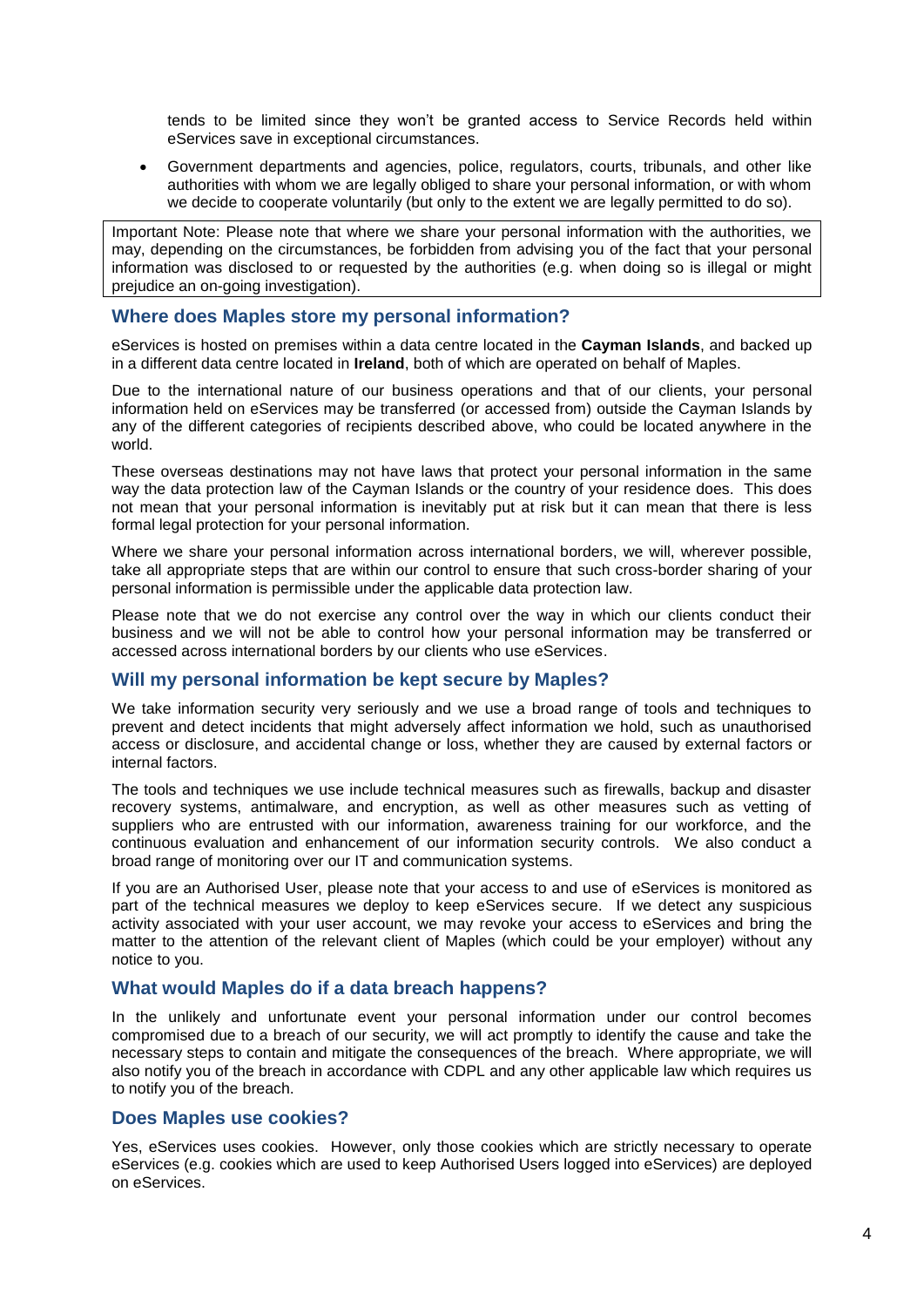## **How long will Maples retain my personal information?**

We will retain personal information of Authorised Users for at least as long as Authorised Users remain authorised to access eServices. We will retain personal information of Other Relevant Individuals for at least as long as our clients require the relevant Services Records which contain such personal information to be made accessible via eServices.

Thereafter, in the absence of any specific legal, contractual, or regulatory record-keeping requirement which applies, we may retain such personal information for an appropriate period where we consider this to be necessary to protect ourselves from any legal claim or dispute that may arise in connection with the operation of eServices or the provision of our services. Where we do so, the retention period applied to your personal information will reflect the relevant limitation periods.

## **Will this Privacy Notice change in the future?**

This Privacy Notice was last revised on **1 August 2019**. We may revise this Privacy Notice from time to time to reflect changes in the law or how we operate eServices. However, where such revision becomes necessary in the future, we will announce the changes on our website at [https://maples.com/privacy.](https://maples.com/privacy) For an explanation of historical changes made to this Privacy Notice, please refer to the change log set out at the end of this Privacy Notice.

## **What rights do I have in respect of my personal information?**

Many data protection laws grant to individuals various rights in respect of their own personal information. Depending on which country's data protection law applies to your personal information, you might have certain legal rights in respect of your personal information handled by us, which may include the following:

- The right to ask us to confirm whether or not we handle any personal information about you.
- The right to ask us to provide you with copies of your personal information we hold.
- The right to ask us to provide you with soft copy of personal information you provided to us (or to forward them to any other person you specify).
- The right to ask us to correct any inaccuracy or incompleteness in your personal information we hold.
- The right to ask us to delete your personal information we hold.
- The right to ask us to refrain from handling your personal information where you feel that the handling of your personal information by us is unwarranted, for example due to inaccuracies in your personal information or lack of proper legal justification.
- The right to object to how we handle your personal information, for example by asking us not to use your personal information to profile you or to subject you to automated decisionmaking. You can also object to us using your personal information for direct marketing purposes.

Important Note: The rights you have in respect of your personal information vary from country to country, plus they are not absolute and can be subject to a range of legal conditions and exemptions. If and to the extent a relevant legal condition or exemption applies, we reserve the right not to comply with your request. Additionally, while the rights you have can normally be exercised free of charge, the law of some countries allow us to charge a fee in certain limited circumstances. In such cases, we reserve the right to charge you a fee for processing your request.

## **Who can I contact about my personal information?**

If you would like to exercise any of the rights you have in respect of your personal information, or if you have any question or concern regarding the way in which we handle your personal information, then please reach out to your usual Maples Group contact in the first instance.

If you have a complaint regarding the way in which we handle your personal information, please contact our local Compliance Officer in the first instance. You can do so by emailing your complaint to [privacy@maples.com.](mailto:privacy@maples.com)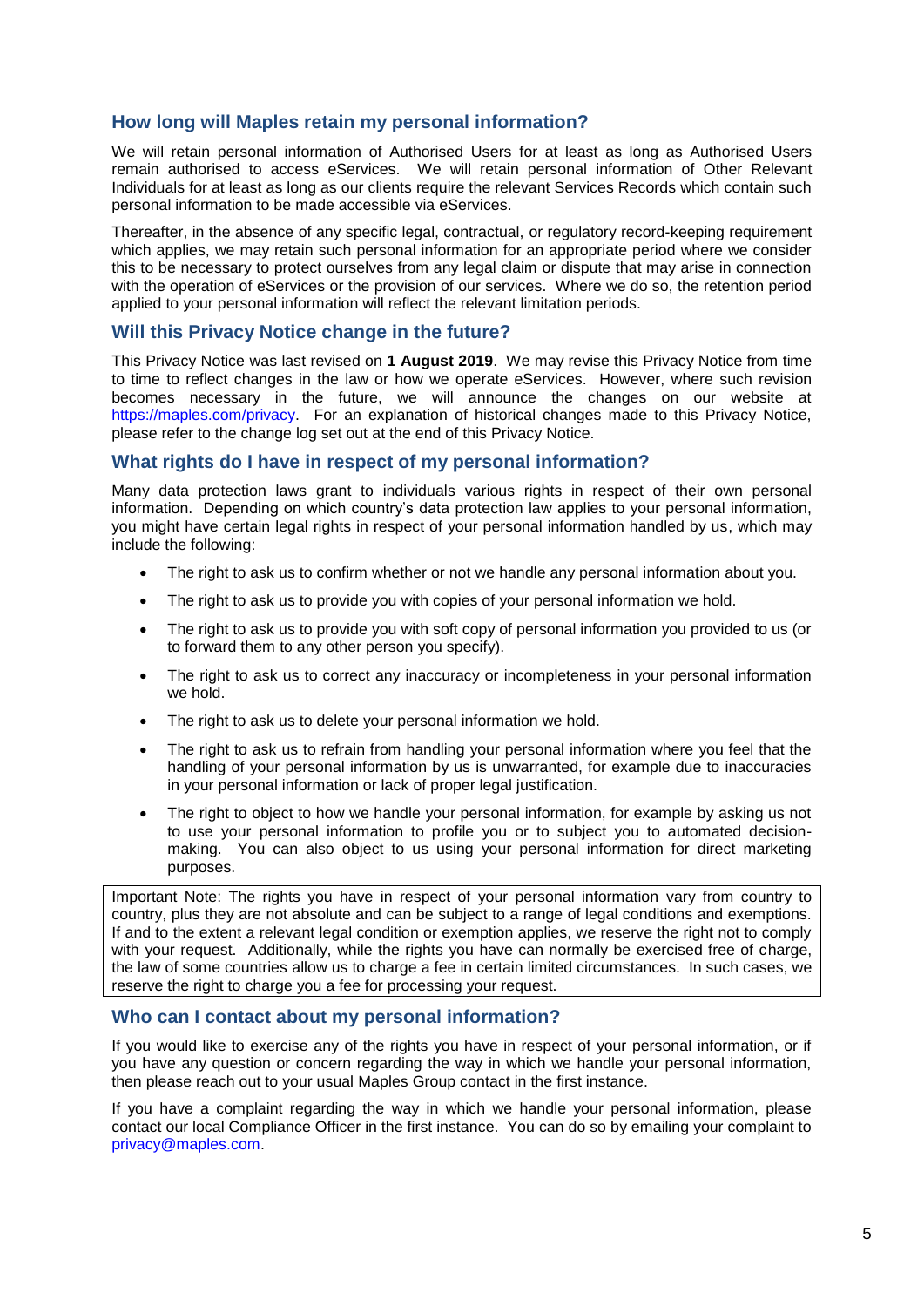We will endeavour to respond satisfactorily to any request, query, or complaint you may have in respect of your personal information, but if you are dissatisfied with our response and wish to make a formal complaint, or if you simply wish to learn more about your rights, you can contact the relevant data protection authority or privacy regulator.

If the Maples Group entity responsible for the proper handling of your personal information which is processed through eServices is **Maples Corporate Services Limited, or any other Maples Group entity based in the Cayman Islands**, the relevant authority is:

The Office of the Ombudsman PO Box 2252, Grand Cayman KY1-1107, Cayman Islands <http://ombudsman.ky/data-protection>

If the Maples Group entity responsible for the proper handling of your personal information which is processed through eServices is **any Maples Group entity based outside the Cayman Islands**, the relevant authority will be: (i) the authority which is based in the country in which you live or work (if you live or work in Europe); or (ii) the authority which is based in the country where the relevant Maples Group entity is located, which are as follows:

#### **Bermuda**

The appointment of 'Privacy Commissioner' pursuant to section 26 of Bermuda's Personal Information Protection Act 2016 is yet to be confirmed.

#### **Canada**

Commission d'accès à l'information du Québec Bureau 18.200, 500, boul. René-Lévesque Ouest, Montréal (Québec) H2Z 1W7, Canada <http://www.cai.gouv.qc.ca/>

#### **DIFC**

The Commissioner of Data Protection DIFC Authority, The Gate, Level 14, DIFC, P.O. Box 74777, Dubai, UAE <https://www.difc.ae/business/operating/data-protection/>

#### **Hong Kong**

Office of the Privacy Commissioner for Personal Data Room 1303, 13/F, Sunlight Tower, 248 Queen's Road East, Wanchai, Hong Kong <https://www.pcpd.org.hk/>

#### **Ireland**

Data Protection Commission Canal House, Station Road, Portarlington, Co. Laois, R32 AP23, Ireland <https://dataprotection.ie/>

#### **Jersey**

Office of the Information Commissioner Brunel House, Old Street, St Helier, Jersey JE2 3RG <https://oicjersey.org/>

**Luxembourg** 

Commission Nationale pour la Protection des Données 1, avenue du Rock'n'Roll, L-4361 Esch-sur-Alzette, Luxembourg <https://cnpd.public.lu/>

## **Netherlands**

Autoriteit Persoonsgegevens Postbus 93374, 2509 AJ Den Haag, Netherlands <https://autoriteitpersoonsgegevens.nl/>